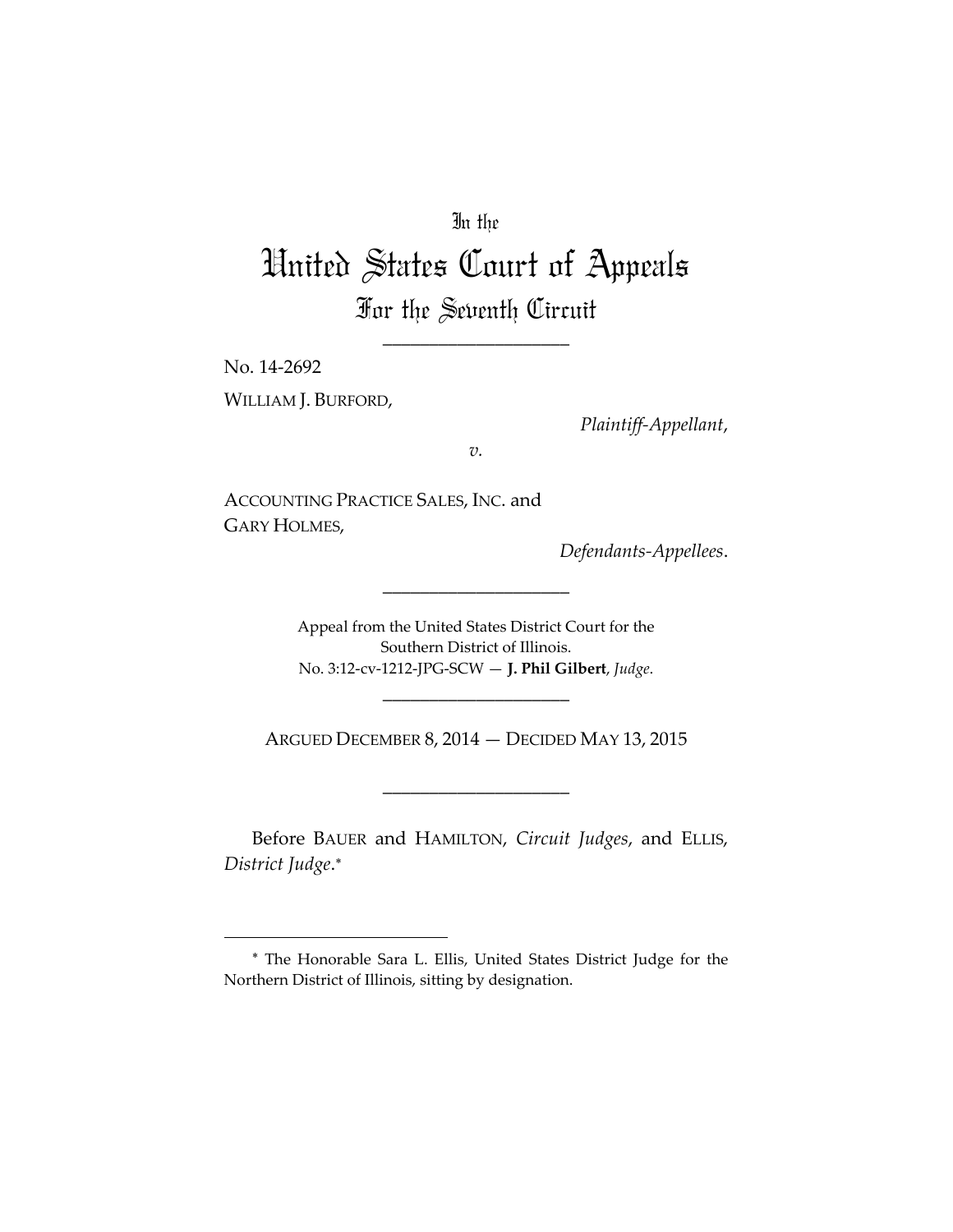HAMILTON, *Circuit Judge*. Plaintiff William J. Burford agreed to market and facilitate the purchase and sale of ac‐ counting practices on behalf of defendant Accounting Prac‐ tice Sales, Inc. (APS) in various territories from Kentucky to Louisiana. The parties initially signed one written contract assigning Louisiana to Burford. They later modified this agreement by orally agreeing that Burford should also cover Alabama, Mississippi, Tennessee, and Kentucky. There is some dispute about the precise terms of the oral agreements and/or modifications, but for purposes of this appeal, we treat the parties' entire relationship as being governed by the terms of the written contract.

APS terminated its contract with Burford. He brought suit in an Illinois state court claiming that APS breached the terms of the contract. He also sought to pierce the corporate veil to hold Gary Holmes, the owner of APS, personally lia‐ ble for any judgment against APS.

APS removed the case to federal court and moved to dismiss under Federal Rule of Civil Procedure 12(b)(6) for failure to state a claim. After Burford's complaint survived the motion to dismiss, APS filed a four‐count counterclaim. Relevant here is the count of the counterclaim alleging that Burford misappropriated APS's trade name in violation of the Lanham Act, 15 U.S.C. § 1051 *et seq*. Shortly after APS terminated his contract, Burford started a rival business named "American Accounting Practice Sales." Both sides moved for summary judgment on the opposing side's claims.

APS prevailed on the contract claim on the theory that its contract with Burford was of indefinite duration and was therefore terminable at will. After APS's motion on the con‐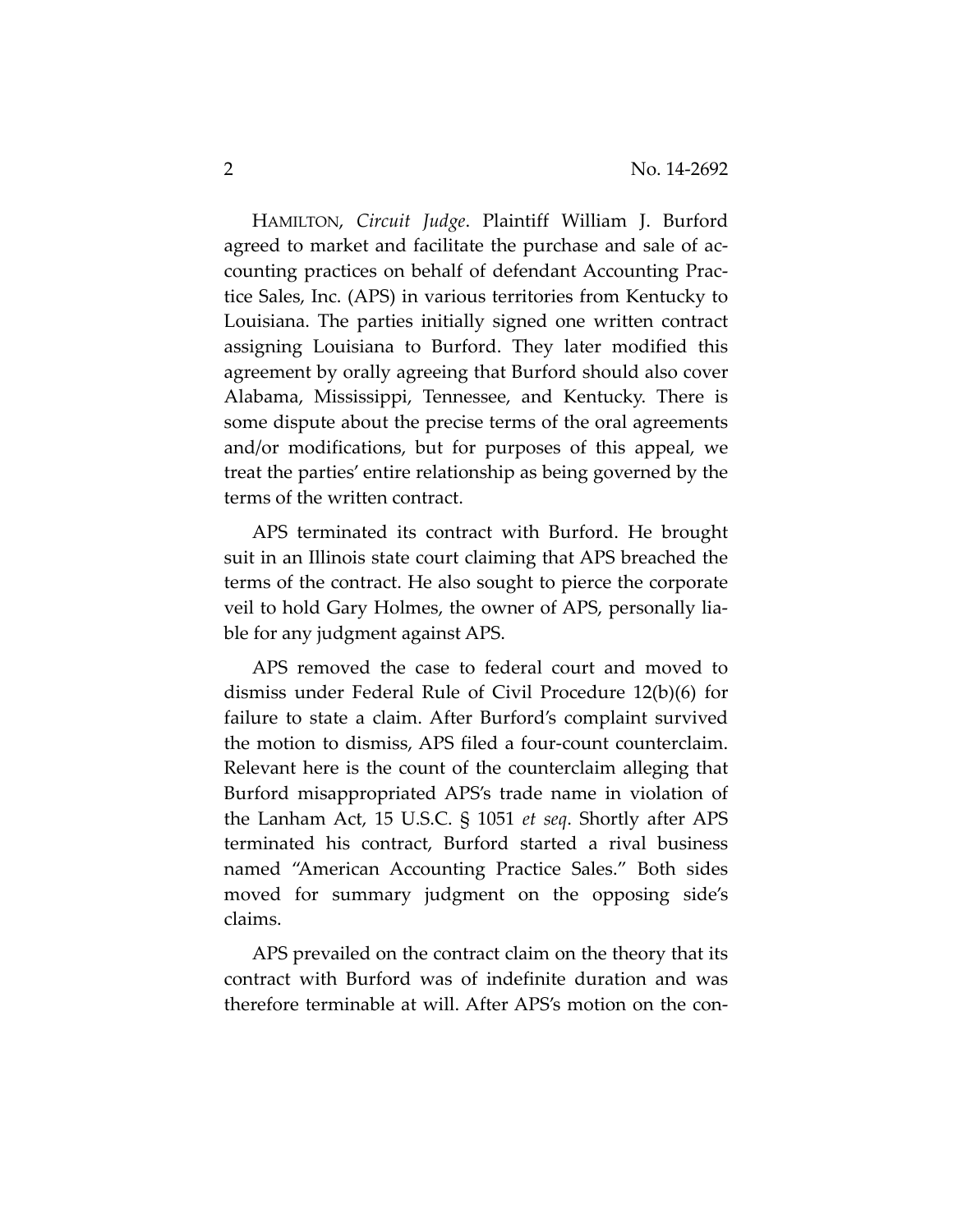tract claim was granted, but before the district court could consider the counterclaim, APS voluntarily dismissed its counterclaim with prejudice. As the prevailing party on the Lanham Act claim, Burford then sought attorney fees under 15 U.S.C. § 1117(a), arguing that APS's pursuit of a meritless Lanham Act claim until right before trial amounted to the sort of abuse of process that entitled Burford to fees. The district court denied this motion, reasoning that APS's Lanham Act claim could have been pursued by a rational party seek‐ ing to protect its trademark.

Burford appeals the grant of summary judgment on the contract claim and the denial of his request for attorney fees under the Lanham Act. We reverse the grant of summary judgment but affirm the denial of attorney fees. The contract provided that it could be terminated by APS *only* if Burford violated the terms of the agreement. Thus, even if the con‐ tract was indefinite in duration, the parties contracted around the default rule making such contracts terminable at will by either party. On the Lanham Act issue, the district court did not abuse its discretion by denying Burford's re‐ quest for fees.

## I. *Contract Interpretation*

We review *de novo* the district court's interpretation of a written contract, including its conclusion that the contract was terminable at will. See *BKCAP, LLC v. CAPTEC Franchise Trust 2000‐1*, 572 F.3d 353, 358 (7th Cir. 2009). Illinois law governs the contract in this diversity jurisdiction case. See *A.T.N., Inc. v. McAirlaid's Vliesstoffe GmbH & Co. KG*, 557 F.3d 483, 485 (7th Cir. 2009). Under Illinois law, our primary task is "to determine and give effect to the intent of the parties as expressed in the language" of the contract. *Id.*, quoting *Clay‐*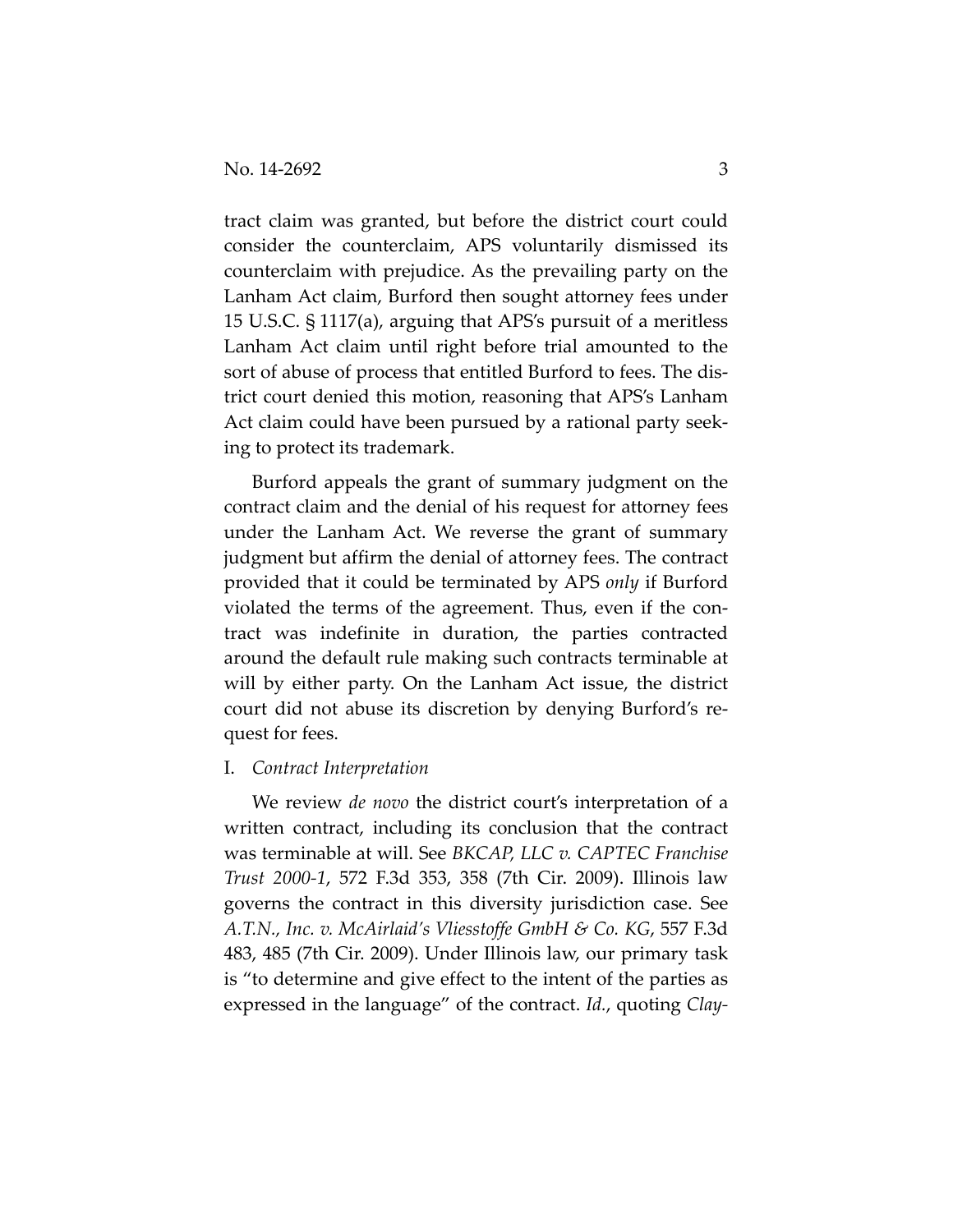*ton v. Millers First Ins. Cos.*, 892 N.E.2d 613, 615 (Ill. App. 2008); see also *Jespersen v. Minn. Mining & Manufacturing Co.*, 700 N.E.2d 1014, 1017 (Ill. 1998) ("in general, individuals should be free to order their affairs subject to important qualifications for instances of fraud, duress, or undue influ‐ ence"). As an interpretive guide, we rely on background principles of contract law to fill in the details when the par‐ ties were silent. See, e.g., *Jespersen*, 700 N.E.2d at 1017 (rely‐ ing on default presumption that indefinite contracts are ter‐ minable at will when contract is silent on issue).

We agree with the district court that the contract here was of indefinite duration. The agreement provided that after it went into effect, "it renews automatically on each anni‐ versary date of this agreement for another period of twelve months." The fact that the initial contract was for a twelvemonth period did not make it for a definite period. By its terms, the agreement would renew itself without the need for either party to take action, and there appears to have been no way for the parties to prevent automatic renewal. Because the parties provided that the contract would renew perpetually, there was no objective event upon which the agreement would terminate. It was therefore of indefinite duration. See *R.J.N Corp. v. Connelly Food Products, Inc.*, 529 N.E.2d 1184, 1187 (Ill. App. 1988) (a contract has a definite duration only if it can be read to terminate upon the occur‐ rence of an objective event).

Under Illinois law, perpetual contracts are disfavored, so the law presumes that such contracts are terminable at will by either party. *Jespersen*, 700 N.E.2d at 1015 ("It has long been recognized that contracts of indefinite duration are generally terminable at the will of the parties."). That is,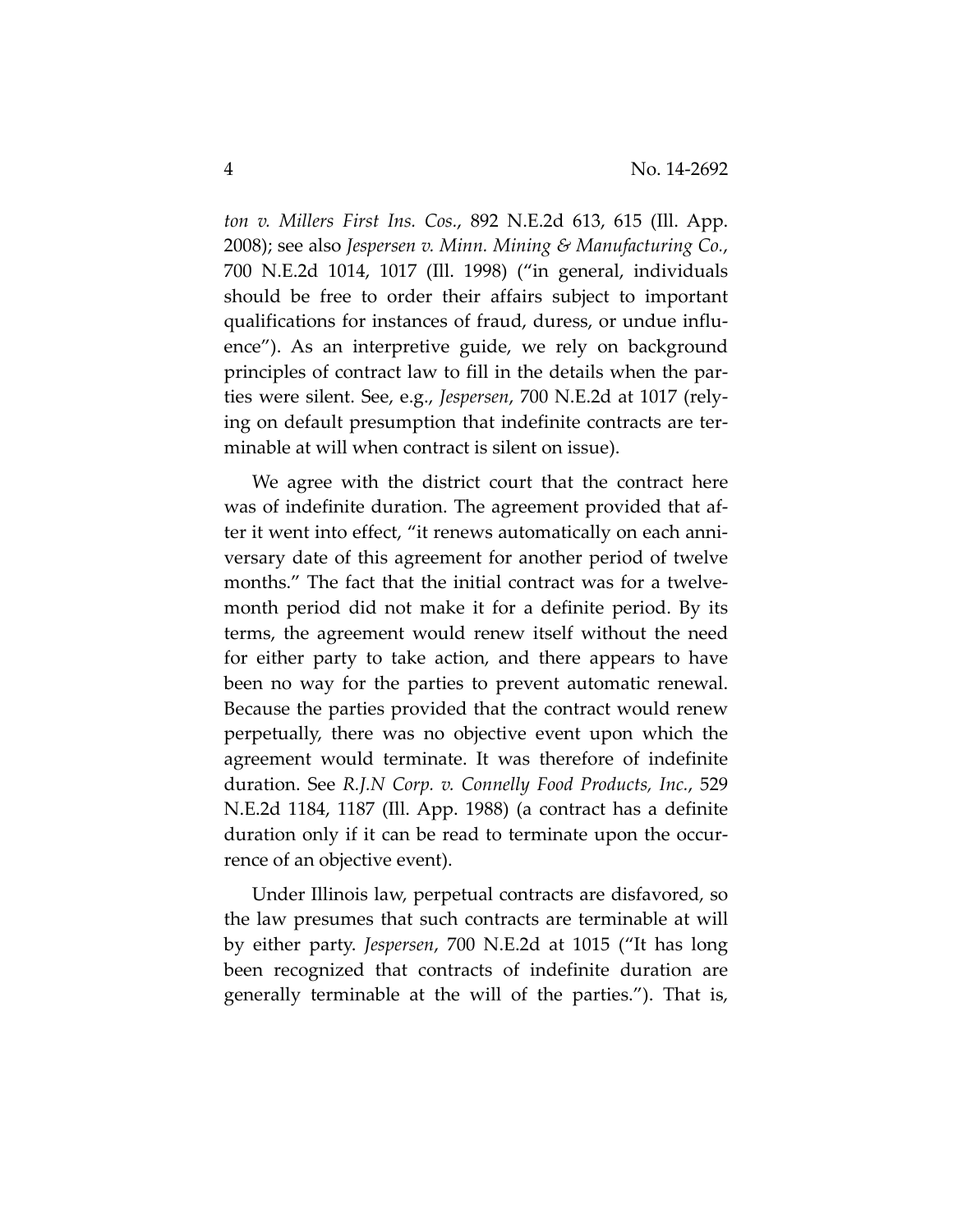when the parties agree to a contract of indefinite duration, courts assume that they intend for the contract to be termi‐ nable at will. *Id.* at 1017. This does not mean that Illinois law forbids parties from making contracts of indefinite duration; Illinois law merely disfavors them and assumes that most contracting parties do too. *Id.*

This presumption in favor of indefinite contracts being terminable at will can be overcome if the parties clearly agree to place limits on when termination may take place. The Illinois Supreme Court made this clear in *Jespersen* itself: "An agreement without a fixed duration but which provides that it is terminable *only* for cause or upon the occurrence of a specific event is in one sense of indefinite duration, but is nonetheless terminable only upon the occurrence of the specified event and not at will." 700 N.E.2d at 1016. We acknowledged the same point in *Baldwin Piano, Inc. v. Deutsche Wurlitzer GmbH*, 392 F.3d 881, 885 (7th Cir. 2004), where we recognized the terminable-at-will presumption but held that parties could avoid the presumption with a clear agreement to the contrary, as they had in that case. We described the presumption as "the business equivalent of no‐ fault divorce, with the possibility of covenant marriage if the parties make the necessary declarations." *Id.*

Consistent with these principles, courts facing contracts of indefinite duration have been called upon to determine whether the parties intended to circumscribe their default rights to terminate at will. This question calls for close pars‐ ing of the contract language. Compare *Donahue v. Rockford Showcase & Fixture Co.*, 230 N.E.2d 278, 281 (Ill. App. 1967) (contract not terminable at will when parties could terminate *only* if specified sales goals were not met), with *Jespersen*, 700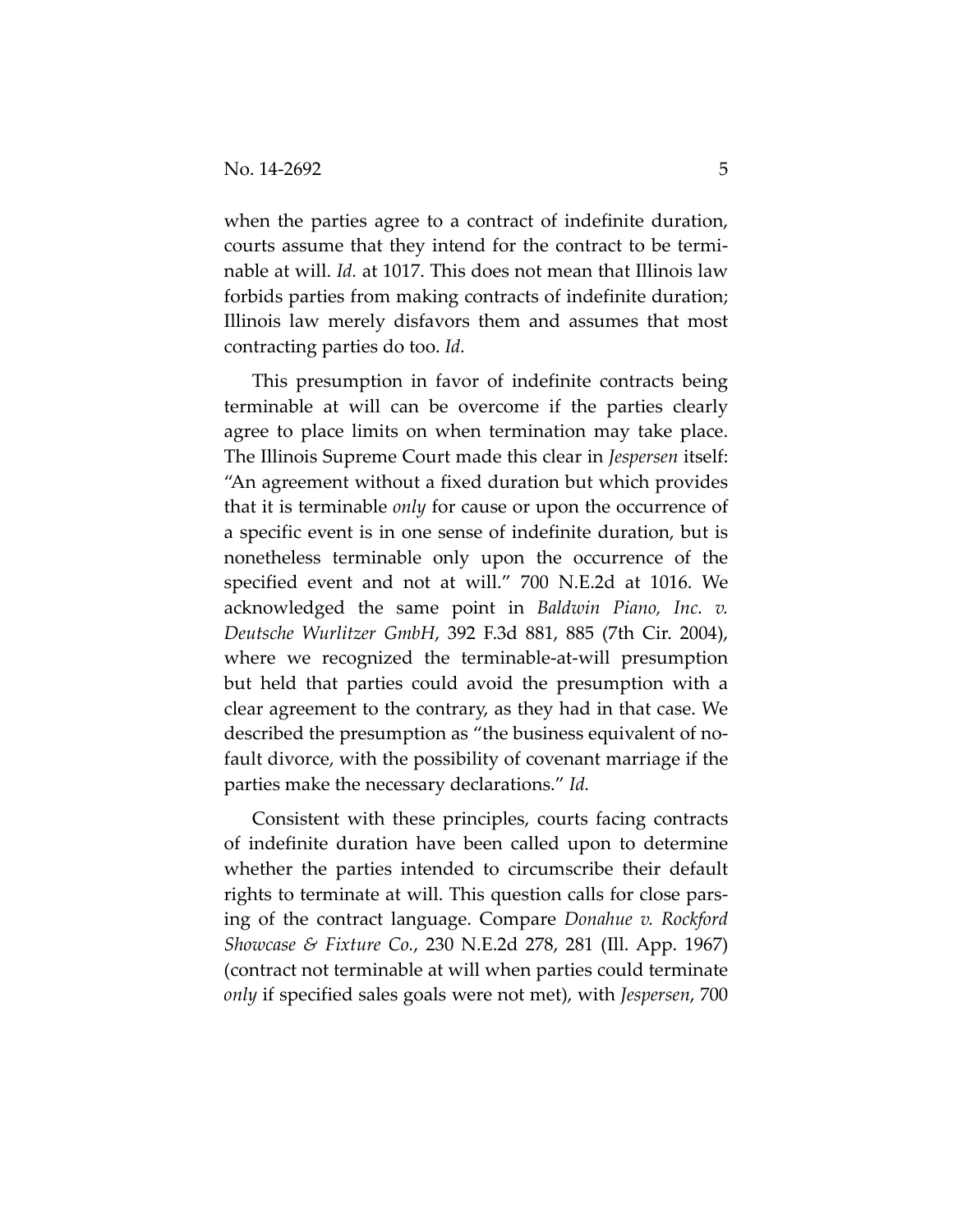N.E.2d at 1016–17 (contract terminable at will when parties could terminate for specified but non‐exclusive instances of material breach), and *A.T.N.*, 557 F.3d at 487 (contract termi‐ nable at will when either party could terminate by simply stopping purchases or sales).

These principles guide our decision on whether this con‐ tract allowed APS to terminate it at will. The intentions of the parties regarding APS's termination rights are found in the very last sentence of the agreement: "APS cannot termi‐ nate this agreement *unless it is violated by Burford*." (Emphasis added.) The plain reading of this statement, and the only one that avoids rendering it meaningless, is that APS could ter‐ minate the agreement if—but only if—Burford had breached it. This is the clear statement that *Jespersen* and *Baldwin Piano* explained could keep a contract of indefinite duration from being terminable at will. By allowing APS to terminate only when Burford had breached, the contract made as clear as could be that APS could not terminate the contract at will. By way of comparison, the contract expressly provided that Burford could terminate the contract at any time on thirty days' notice. The parties knew how to give a party the right to terminate at will. They chose to give that right to Burford but not to APS.

The district court found this language insufficient to overcome the presumption expressed in *Jespersen* and other cases that the parties intended to allow APS to terminate the agreement at will. In its view, the provision merely stated the obvious: APS could terminate the agreement if Burford breached it. Such provisions do nothing to limit the right to terminate at will because, unless the parties provide other‐ wise, "*any* contract is terminable upon the occurrence of a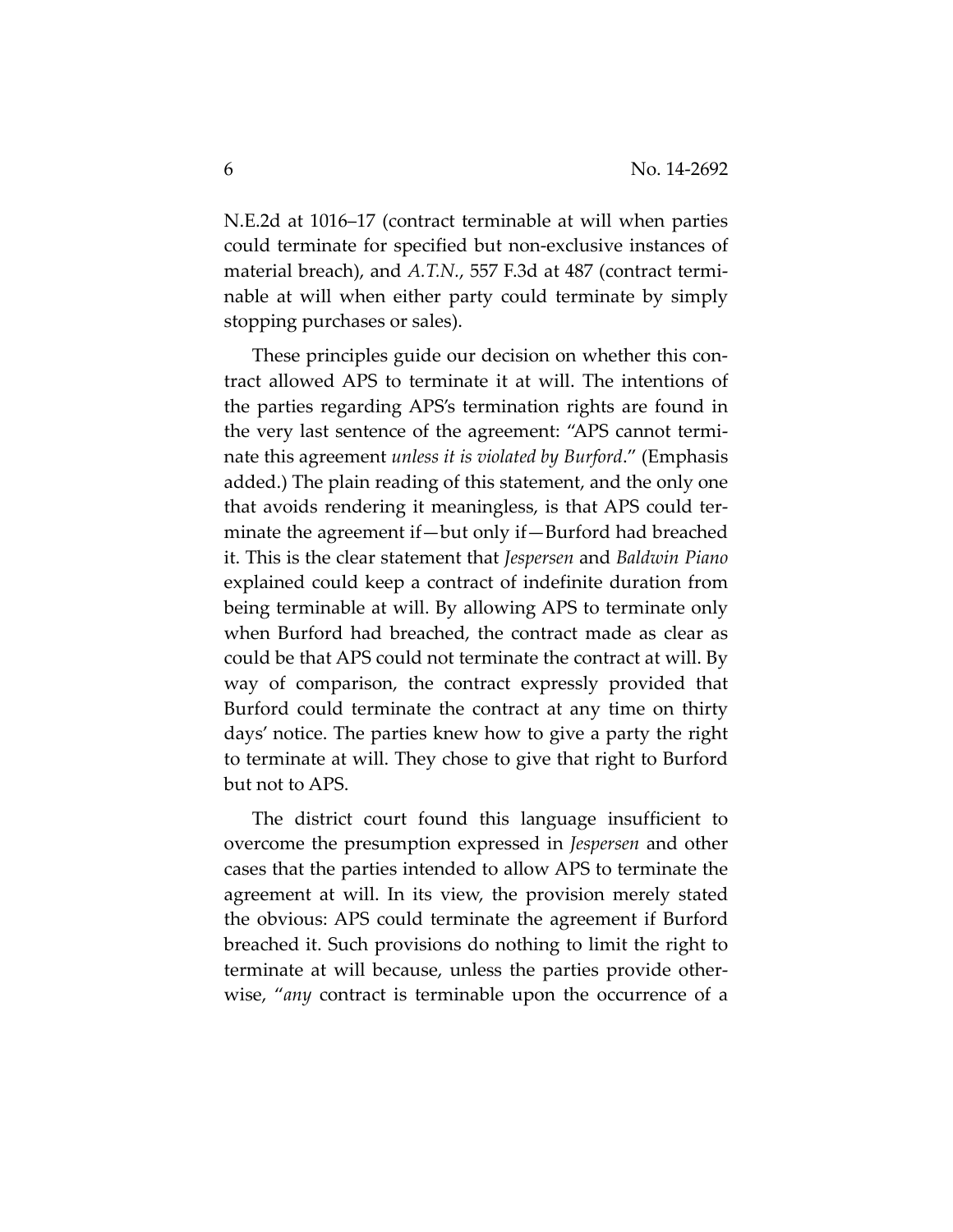material breach." *Jespersen*, 700 N.E.2d at 1016; see also *Pro‐ file Products, LLC v. Soil Management Technologies, Inc.*, 155 F. Supp. 2d 880, 883 (N.D. Ill. 2001). Repeating what would be true even if unstated does nothing to alter the presumption that agreements of indefinite duration are terminable at will.

The district court's reasoning would be persuasive if the contract had said "APS may terminate this agreement if it is violated by Burford," or if, as in *Jespersen*, it merely con‐ tained a "permissive and nonexclusive termination provi‐ sion" that specified instances of material breach. See 700 N.E.2d at 1016–17. But it did not. It said APS could terminate the contract only if Burford violated it. There is a decisive difference between saying that A may terminate if B breach‐ es and saying that A may terminate *only* if B breaches. Here, the difference is between reading a sentence out of a contract or not, see *Baldwin Piano*, 392 F.3d at 883 (cautioning against interpreting contracts so that major clauses fall out), and be‐ tween the right to terminate at will or only for cause.

APS's interpretation of this provision would threaten to deprive Burford of the economic basis for the bargain he struck. As we said in *Baldwin Piano*, "courts should not de‐ molish the economic basis of bargains that would be sound if the contract were given a natural reading." 392 F.3d at 883– 84. The type of relationship found here—where a sales representative builds a territory on the other party's behalf poses significant risks to both sides if either party is free to walk away at any time without consequence. The economic incentives and risks associated with this sort of relationship can be complex, especially over many years. See *id*. at 885. And given this complexity, of course, parties may navigate these risks in innumerable ways.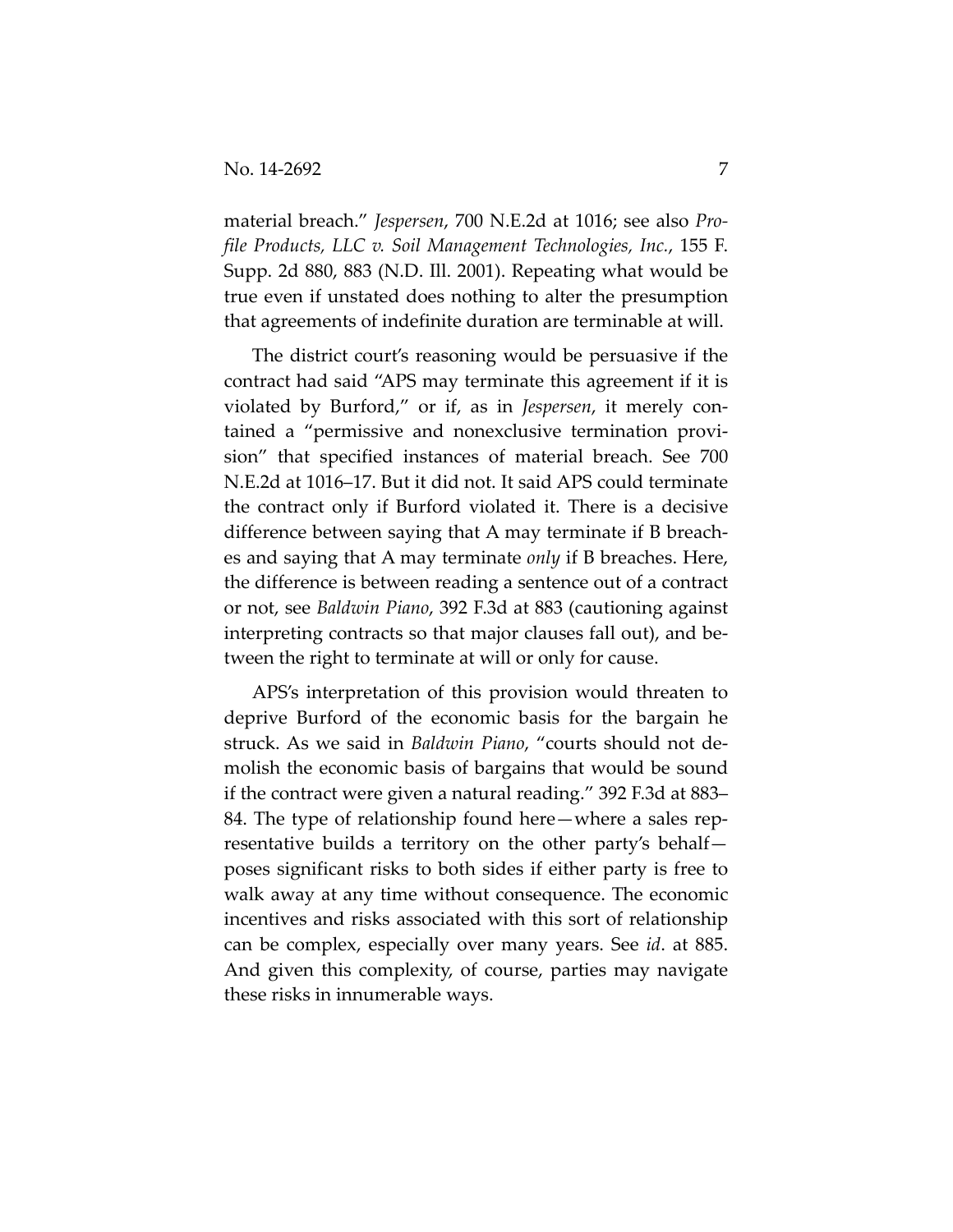In this case, the principal economic risks are evident. So are the contractual provisions protecting each side from ex‐ ploitation by the other. If Burford could walk away at any time, he could use his time at APS to build goodwill in his territories, only to leave APS and capitalize on that goodwill with another company or for himself. If APS could walk away at any time, it could wait until Burford had built up the territories, and then, without much loss to itself, reassign the territory to someone it could pay less. At the same time, APS also needed protection from the risk that its exclusive representative in a territory might perform poorly.

The agreement anticipated these possibilities and reduced the risk that they would come about in three principal ways. First, it protected APS by subjecting Burford to a one‐ year non‐compete clause after termination. Second, it pro‐ tected Burford by providing that APS could not terminate the contract so long as he did not violate the agreement. Third, at the same time, it protected APS if Burford's per‐ formance as an exclusive representative was not satisfactory because poor sales performance constituted a good cause for which APS could terminate Burford and replace him with someone else. From APS's perspective, it did not matter that Burford could terminate at will because he was otherwise prevented from capitalizing immediately on goodwill he had built up while working for APS.

Based on the clear statement that APS could not termi‐ nate the agreement unless Burford violated it, we conclude that the district court erred in granting summary judgment for APS on Burford's contract claim. Both the text of the agreement and the context in which it was signed show that APS could not terminate at will. In both the district court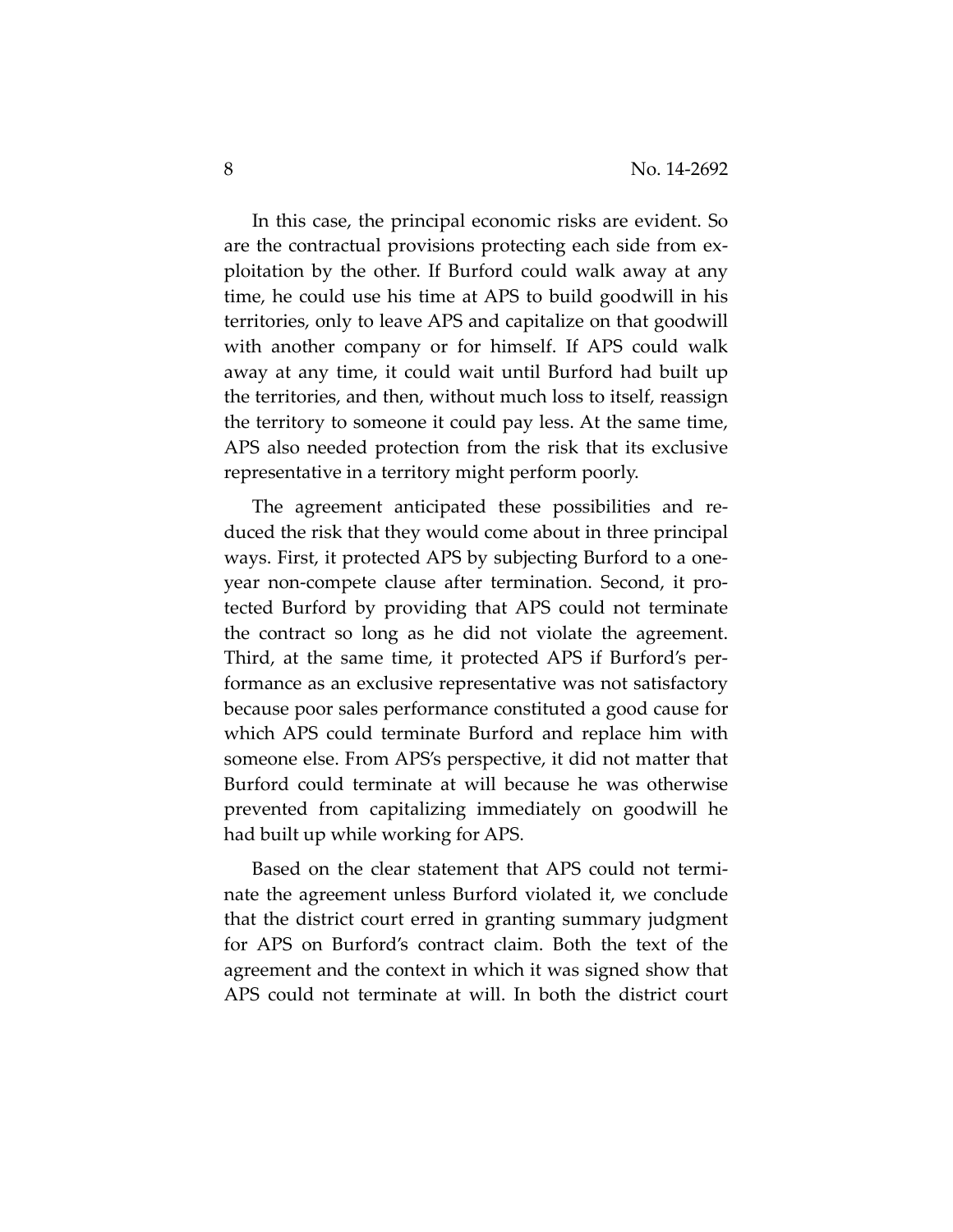and on appeal, APS's sole argument for summary judgment was that the contract was terminable at will. Absent APS's ability to terminate the agreement at will, then, the contract claim survives APS's motion for summary judgment.<sup>1</sup>

## II. *Lanham Act Attorney Fees*

Burford also argues that the district court abused its dis‐ cretion by failing to award him attorney fees under the Lan‐ ham Act after APS dismissed its claim with prejudice. Dis‐ trict courts may award attorney fees to those prevailing un‐ der the Act in "exceptional cases." 15 U.S.C. § 1117(a)(3). When the party bringing the claim—here APS—does not prevail, it is an "exceptional case" within the meaning of the Act if the decision to bring the claim can be called an abuse of process. *Nightingale Home Healthcare, Inc. v. Anodyne Thera‐ py, LLC*, 626 F.3d 958, 963–64 (7th Cir. 2010) (explaining when prevailing defendants and plaintiffs can obtain attorney fees under the Act). It is enough for there to be an abuse of pro‐ cess when the claim was objectively unreasonable because it is one "a rational litigant would pursue only because it would impose disproportionate costs on his opponent." *Id.* at 965. It could also be enough to show an abuse of process if there were direct evidence that APS sought to "bring a frivo‐ lous claim in order to obtain an advantage unrelated to ob‐ taining a favorable judgment," though such evidence is not required for a litigant to be entitled to fees. See *id.* at 965–66

<sup>1</sup> This appeal has not required us to consider Burford's attempt to pierce APS's corporate veil to hold Holmes liable for a breach. Nor have we needed to determine whether the oral agreements are subject to the same terms as the written agreement. Those may be questions for the district court in due course.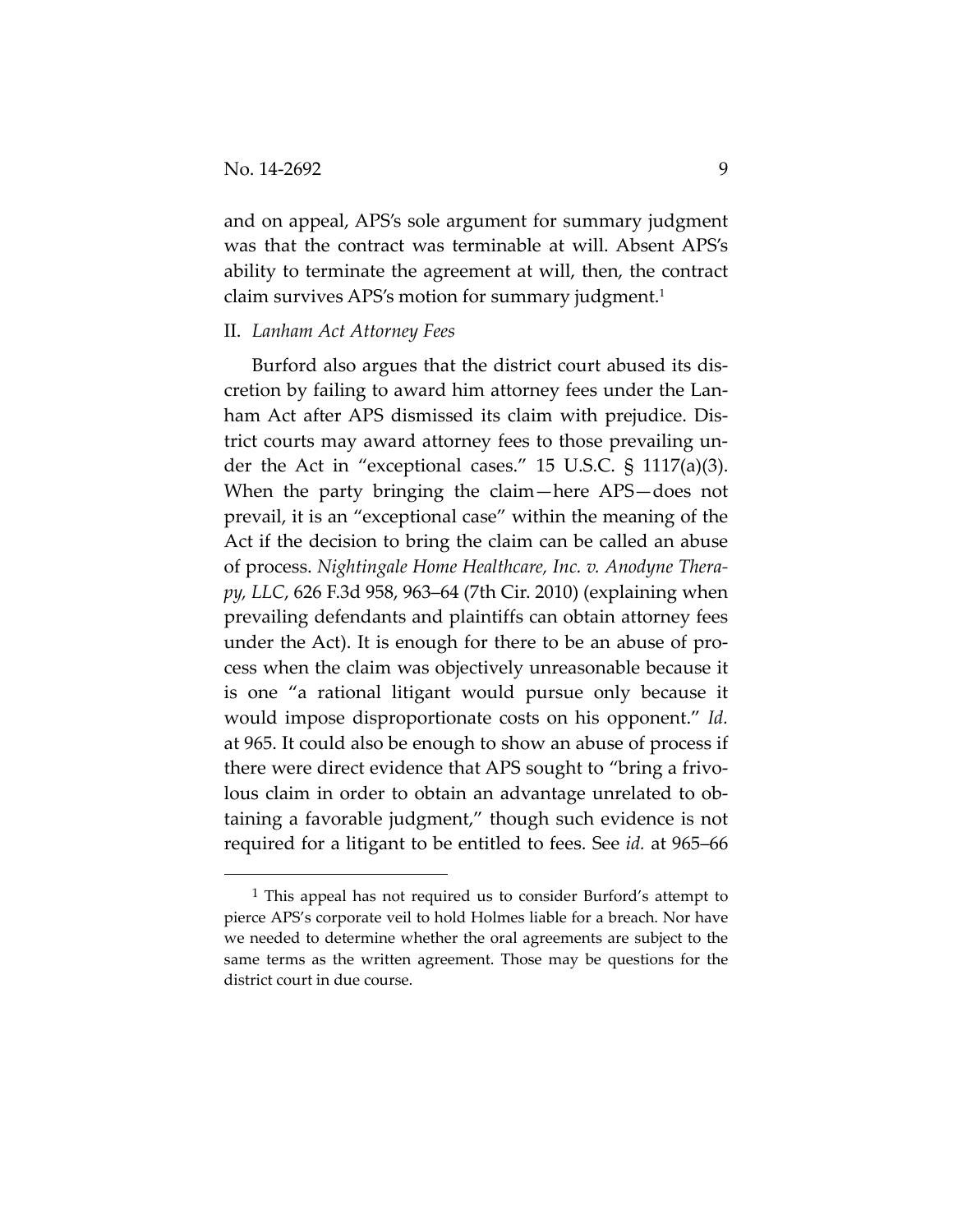(finding that plaintiff had made Lanham Act claim solely to coerce a price reduction out of defendant). Applying the *Nightingale* standard here, the district court concluded that APS's decision to bring the claim did not amount to an abuse of process. Burford failed to persuade the district court that pursuit of the claim was objectively unreasonable or was in‐ tended to harass or to obtain an advantage unrelated to win‐ ning a favorable judgment.

The decision whether to award Lanham Act attorney fees is left to the district court's sound discretion. *BASF Corp. v. Old World Trading Co.*, 41 F.3d 1081, 1099 (7th Cir. 1994). Bur‐ ford argues that the district court abused its discretion be‐ cause APS's Lanham Act claim was nothing more than an attempt to impose costs on him solely to gain a competitive advantage and to push him out of the market. See *Nightin‐ gale*, 626 F.3d at 962. In Burford's view, APS's actions were objectively unreasonable because it chose to pursue the claim for as long as it possibly could—so as to impose more costs—before voluntarily dismissing, even though it knew it had no evidence supporting its claim.

Two reasons, taken together, show that the district court did not abuse its discretion by rejecting this argument. First, APS's voluntary dismissal of its claim right before trial says nothing definitive about its view of the merits or about its reasons for filing the counterclaim in the first place. APS sought dismissal of its claim immediately after it won sum‐ mary judgment on Burford's contract claim, so dismissal of the counterclaim would allow APS simply to walk away from the case without further expense or effort. Absent that grant of summary judgment, though, APS told the district court, it would have pursued its Lanham Act claim through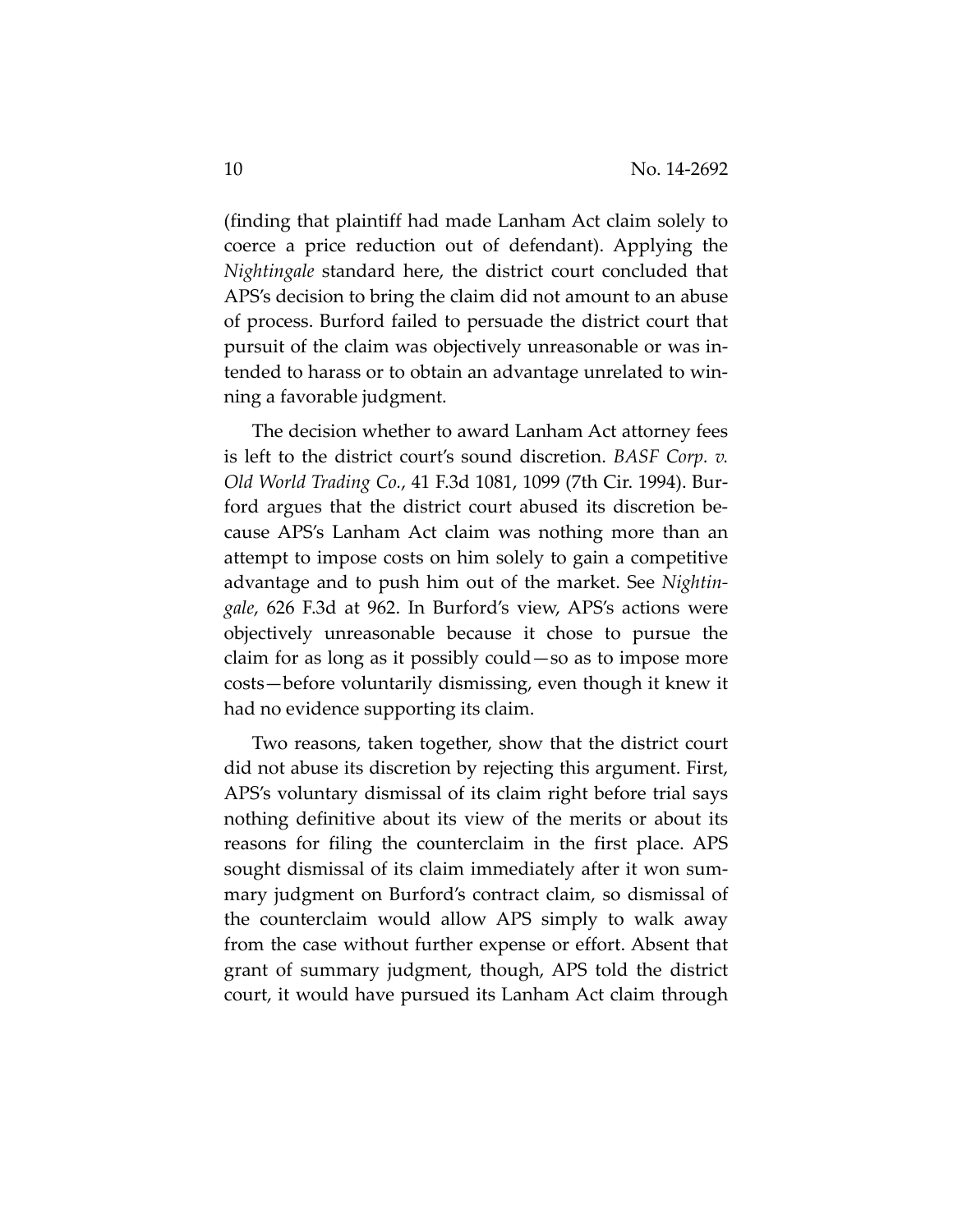trial if necessary. All the voluntary dismissal shows, then, is that APS believed the economic benefits it might have ob‐ tained from bringing the Lanham Act claim—whether in the form of damages or the monetary value of forcing Burford to stop using "American Accounting Practice Sales" in the mar‐ ketplace—did not outweigh the costs of going to trial once Burford's contract claim was out of the suit.

It can be perfectly rational to pursue a counterclaim when you already have to spend time and money defending other claims in a case, yet to think the counterclaim is not worth the effort after your opponent's claims drop out. As far as we can tell from this record, APS had little interest in pursuing a stand‐alone Lanham Act claim, let alone for ex‐ tortionate reasons, even though it might reasonably have thought the counterclaim worth pursuing if it had to be in court anyway. If the motive behind APS's suit had been only to impose litigation costs on a new entrant in the market, it certainly could have imposed more costs on Burford by forc‐ ing him to continue defending the Lanham Act claim until the case reached its bitter end. It did not do so.

Second, Burford's suggestion that APS has not supported its claim with evidence—and thus must have pursued for extortionate reasons a claim it knew it would lose—also is not supported by the record. To have any chance of prevail‐ ing on its claim, APS would need to offer evidence that its mark was protectable and that APS's customers would likely confuse Burford's services with its own because of their simi‐ lar names. See *Door Systems, Inc. v. Pro‐Line Door Sys., Inc.*, 83 F.3d 169, 173 (7th Cir. 1996). Burford points out that APS's initial Rule 26 disclosures contained no information about APS's counterclaim. That's not surprising since APS pre‐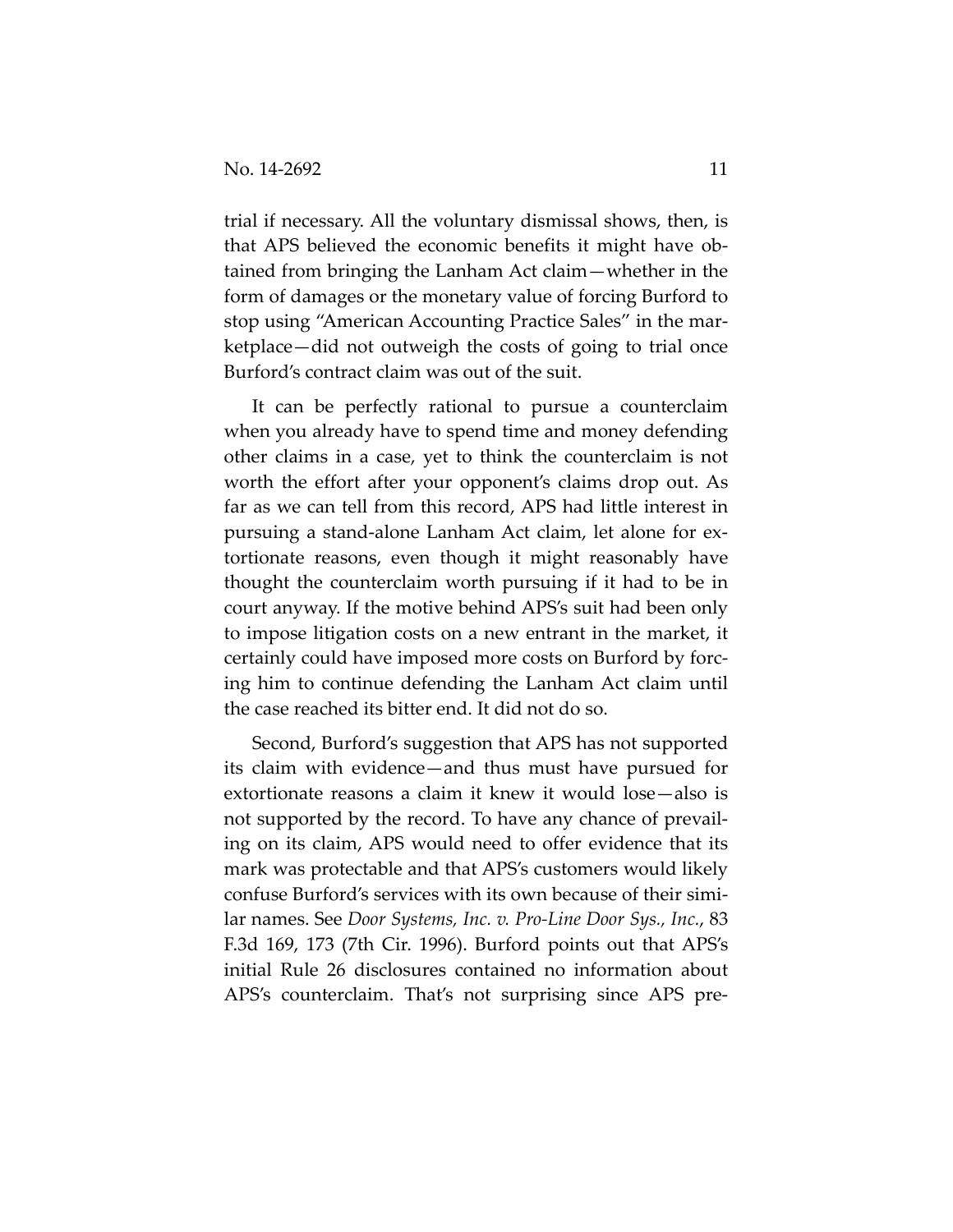pared those disclosures before it filed the counterclaim. APS's later interrogatory answers and its summary judgment filings show, however, that APS was prepared to offer evidence in support of its trademark claim. Given APS's readiness to offer evidence on its claim, the district court did not abuse its discretion in finding that APS's claim was not frivolous.

As to the first element—whether the mark was protecta‐ ble—APS offered evidence in the form of dictionary defini‐ tions and advertisements by others in the business of broker‐ ing accounting practices that "Accounting Practice Sales" is descriptive rather than generic. See *id.* at 171–72 (explaining that dictionaries and advertisements can be consulted to de‐ termine whether mark was generic). APS also suggests it would have been able to establish that its mark had taken on secondary meaning for customers as a result of its extensive dealings in the accounting practice brokerage market. See *Packman v. Chicago Tribune Co.*, 267 F.3d 628, 641 (7th Cir. 2001); *G. Heileman Brewing Co. v. Anheuser‐Busch, Inc.*, 873 F.2d 985, 998 n.12 (7th Cir. 1989). APS also would have ar‐ gued that Burford's intentional copying of the phrase showed that it had secondary meaning in the marketplace. See *Packman*, 267 F.3d at 641.

We are skeptical about whether APS's mark is protectable. "Accounting Practice Sales, Inc." seems closer to an un‐ protected description of the business than a designation of origin based on secondary meaning that would prevent Bur‐ ford from using the name "American Accounting Practice Sales." (Consider the difference between "Widgets, Inc." and "American Widgets, Inc.") And as Burford notes, APS did not have the most helpful type of evidence of secondary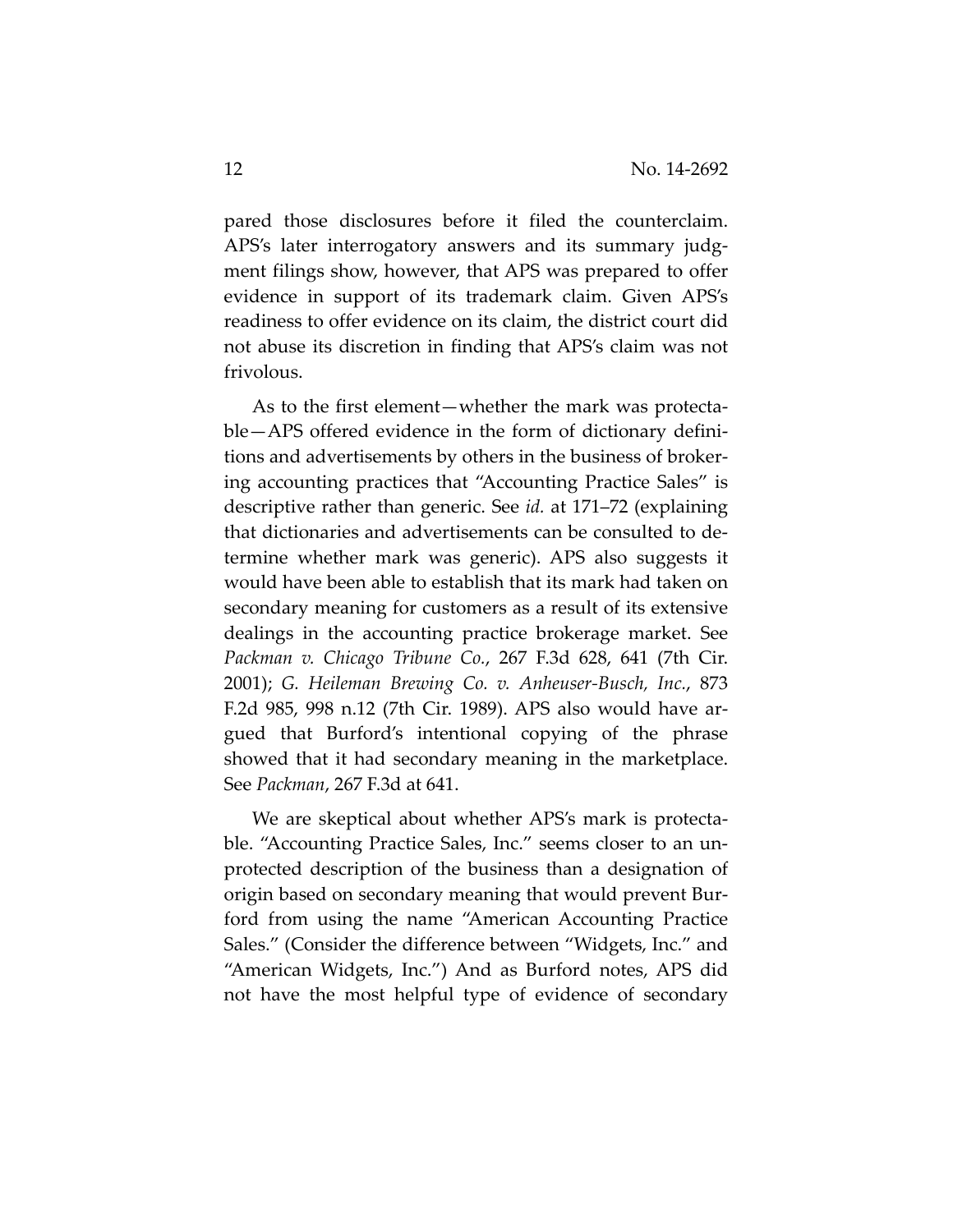meaning—market studies and consumer testimony—though it is also true that such evidence is not strictly required to establish secondary meaning. See *Platinum Home Mortgage Corp. v. Platinum Financial Group*, 149 F.3d 722, 728 (7th Cir. 1998). Despite our skepticism, though, we do not believe the district court abused its discretion by seeing at least a good‐ faith basis for APS's argument that its mark was protected.

On the likelihood‐of‐confusion issue, the district court could similarly find at least a good‐faith basis for APS to ar‐ gue that consumers would be confused. APS would have provided evidence about how the two businesses' markets overlap, the similarity of the two names and business mod‐ els, and Burford's attempts to pass off his services as those of APS. See *Forum Corp. of N.A. v. Forum, Ltd.*, 903 F.2d 434, 439 (7th Cir. 1990).

Without deciding the ultimate merits of APS's Lanham Act claim, we find no abuse of discretion by the district court in finding that it was not objectively unreasonable for APS to have brought the claim in the first place. That is, a rational litigant might bring this claim at least in substantial part to protect its trademark. Thus, we cannot presume that the on‐ ly reason APS pursued this claim was to impose costs on Burford. Nor is there direct evidence that APS brought suit solely to obtain an economic benefit for itself unrelated to winning the suit. Cf. *Nightingale*, 626 F.3d at 965–66 (finding that plaintiff had made Lanham Act claim solely to coerce a price reduction out of defendant).

Accordingly, we REVERSE the grant of summary judgment to defendants on the contract claim and REMAND for further proceedings consistent with this opinion. We